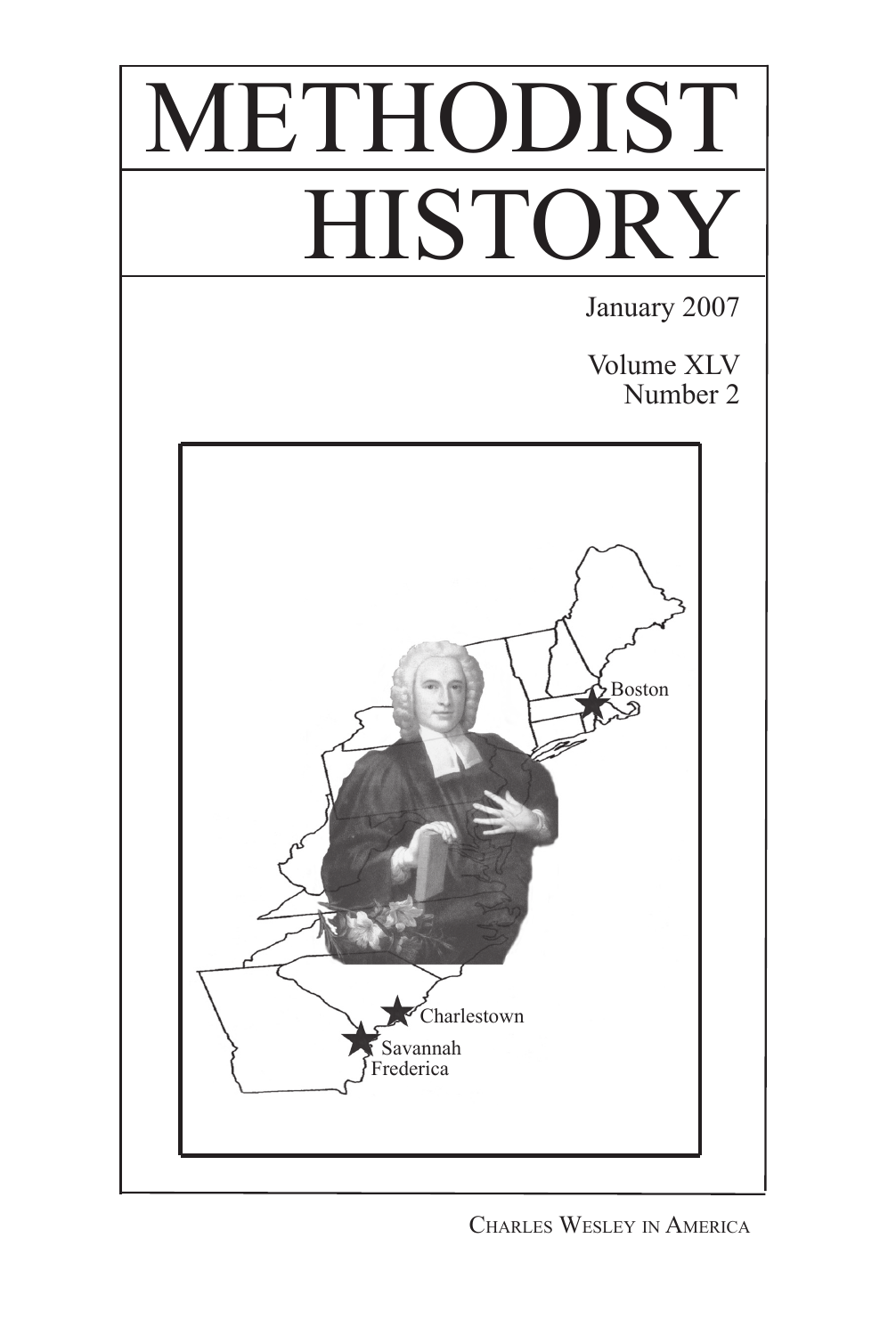

## **EDITORIAL BOARD**

Kenneth E. Rowe

Douglas Strong

Anne S. Wimberly

Stephen Yale

Charles Yrigoyen, Jr.

*Cover: For about five months in 1736 (March 9-July 26) Charles Wesley (1707-1788) served in the Colony of Georgia as a missionary of the Church of England and sojourned briefly in Charlestown (July 31-August 11, 1736; the town name later became Charleston, South Carolina) where he departed by ship for England. He spent about a month in Boston (September 24-October 26, 1736) when the ship docked there for repairs. Charles Wesley image courtesy of Drew University, Madison, New Jersey. Cover design by Mark C. Shenise.* 

METHODIST HISTORY (ISSN 0026-1238) is published quarterly for \$20.00 per year by the General Commission on Archives and History of The United Methodist Church, 36 Madison Avenue, Madison, NJ 07940. Printed in the U.S.A. Back issues are available.

Second-class postage paid at Madison, NJ. POSTMASTER: Send address changes to METHODIST HISTORY, P.O. Box 127, Madison, NJ 07940 or email mmerkel@gcah.org.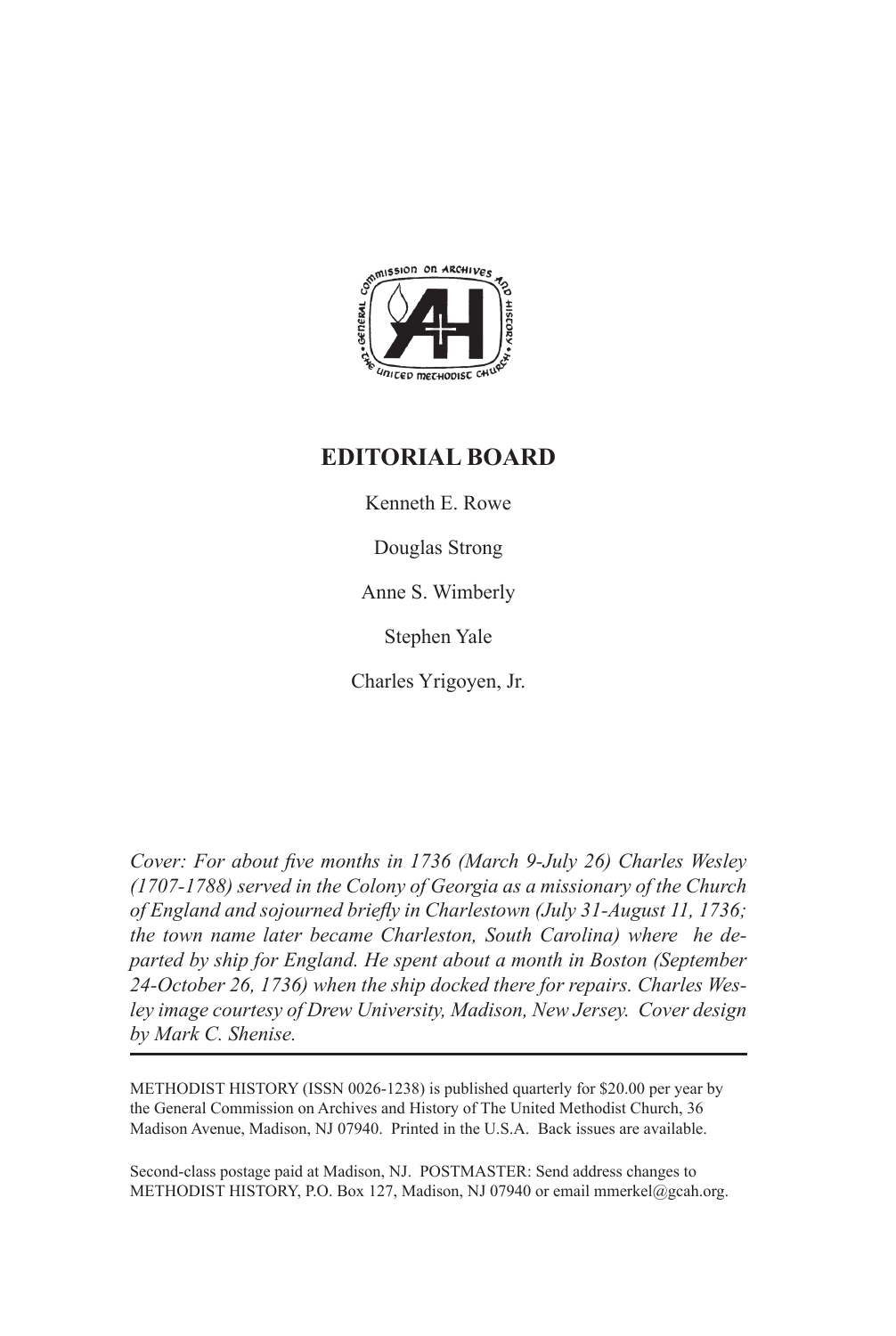## METHODIST HISTORY

Robert J. Williams, Editor

| <b>VOLUME XLV</b>         | JANUARY 2007    | NUMBER 2 |
|---------------------------|-----------------|----------|
|                           | <b>CONTENTS</b> |          |
|                           |                 | 74       |
| Introduction              |                 | 75       |
| Charles Wesley in Georgia |                 | 77       |
| Charles Wesley in Boston  |                 | 111      |
|                           |                 | 134      |

Copyright 2007, General Commission on Archives and History, The United Methodist Church

Methodist History is included in *Religious Index One: Periodicals, Religious Theological Abstracts, Historical Abstracts and America: History and Life ATLA Religion Database*

Manuscripts submitted for publication and all other correspondence should be addressed to Editor: METHODIST HISTORY, P.O. Box 127, Madison, NJ 07940. Prospective authors are advised to write for guidleines or visit www.gcah.org.